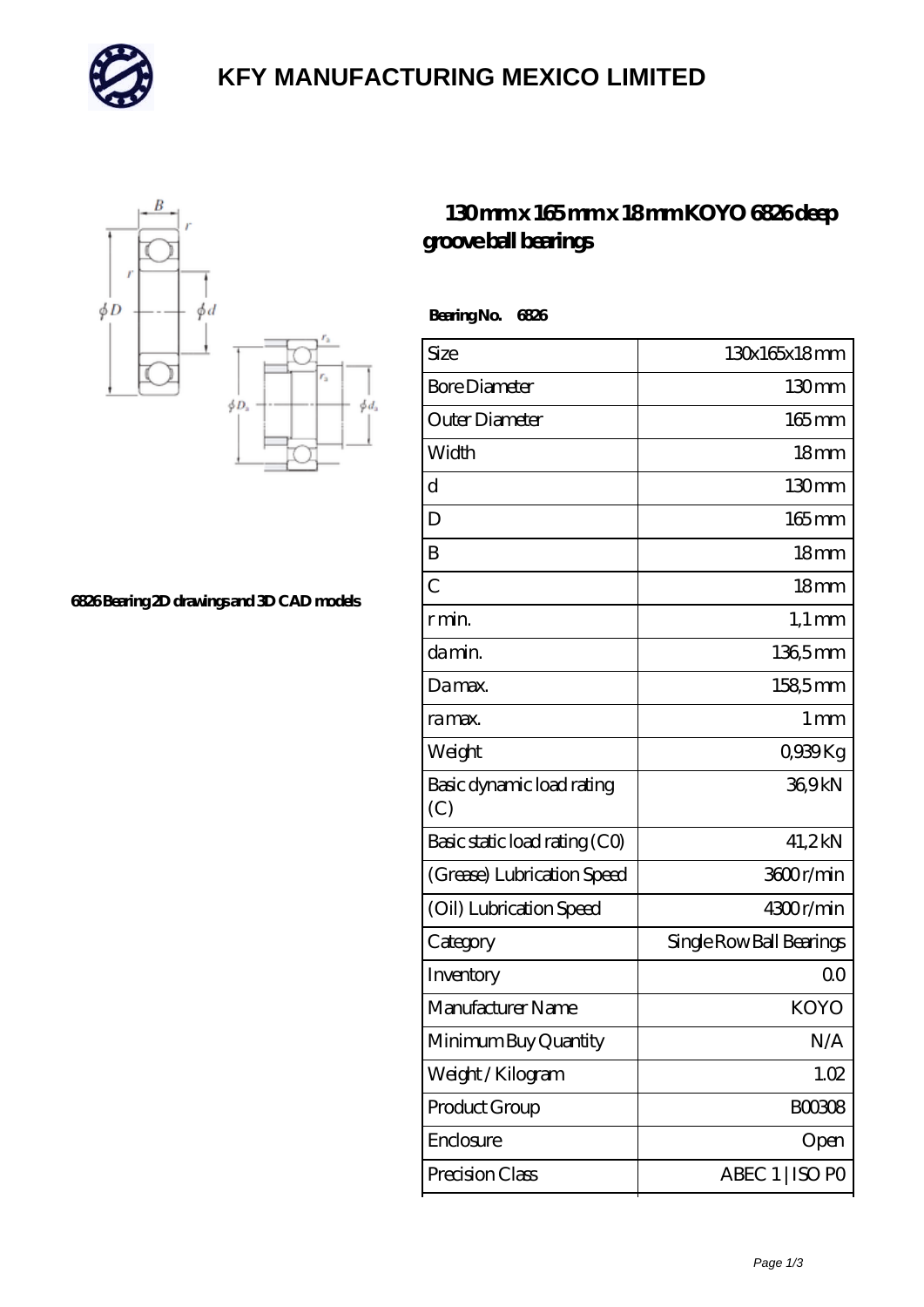

## **[KFY MANUFACTURING MEXICO LIMITED](https://m.mailemotion.tv)**

| Maximum Capacity / Filling<br>Slot | No                                                                                                                                                                            |
|------------------------------------|-------------------------------------------------------------------------------------------------------------------------------------------------------------------------------|
| Rolling Element                    | <b>Ball Bearing</b>                                                                                                                                                           |
| Snap Ring                          | No                                                                                                                                                                            |
| <b>Internal Special Features</b>   | No                                                                                                                                                                            |
| Cage Material                      | Steel                                                                                                                                                                         |
| <b>Internal Clearance</b>          | CO-Medium                                                                                                                                                                     |
| Inch - Metric                      | Metric                                                                                                                                                                        |
| Long Description                   | 130MM Bore; 165MM<br>Outside Diameter; 18MM<br>Outer Race Diameter:<br>Open; Ball Bearing; ABEC 1<br>ISO PQ No Filling Slot; No<br>Snap Ring, No Internal<br>Special Features |
| Category                           | Single Row Ball Bearing                                                                                                                                                       |
| <b>UNSPSC</b>                      | 31171504                                                                                                                                                                      |
| Harmonized Tariff Code             | 8482105068                                                                                                                                                                    |
| Noun                               | Bearing                                                                                                                                                                       |
| <b>Keyword String</b>              | Ball                                                                                                                                                                          |
| Manufacturer URL                   | http://www.koyousa.com                                                                                                                                                        |
| Manufacturer Item Number           | 6826                                                                                                                                                                          |
| Weight/LBS                         | 2236                                                                                                                                                                          |
| Outer Race Width                   | Q709Inch   18Millimeter                                                                                                                                                       |
| Outside Diameter                   | 6496Inch   165 Millimeter                                                                                                                                                     |
| <b>Bore</b>                        | 5118Inch   130Millimeter                                                                                                                                                      |
| Bearing No.                        | 6826                                                                                                                                                                          |
| r(min)                             | 1.1                                                                                                                                                                           |
| Cr                                 | 461                                                                                                                                                                           |
| CQr                                | 41.2                                                                                                                                                                          |
| Cu                                 | 1.75                                                                                                                                                                          |
| fO                                 | 161                                                                                                                                                                           |
| Grease lub.                        | 3600                                                                                                                                                                          |
| Oil lub.                           | 4300                                                                                                                                                                          |